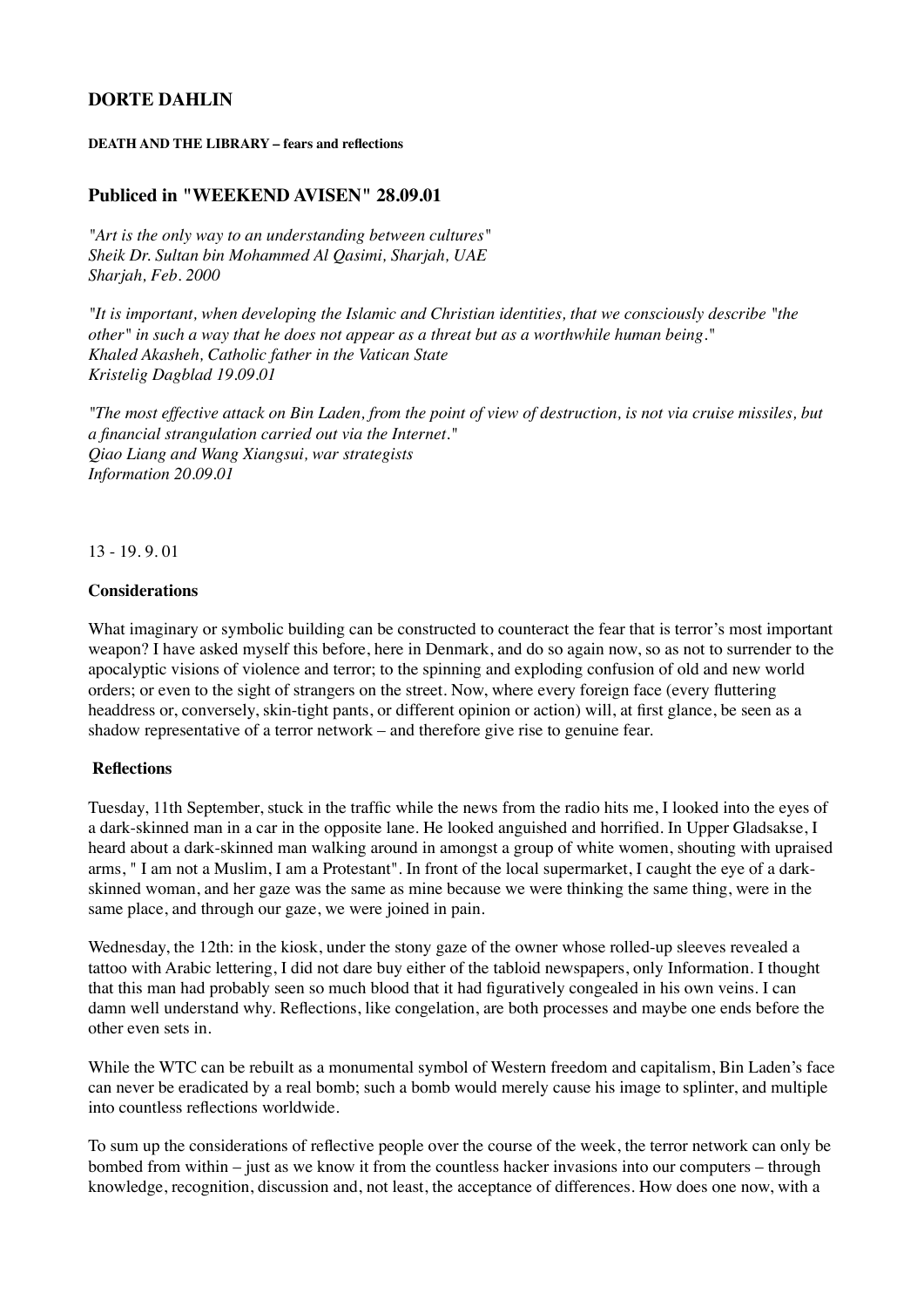"white heart" as the Arabs so beautifully put it, dare to confront these differences? How does one learn, let alone change?

## **An example: Artists and researchers on an expedition to the Arab world**

In the United Arab Emirates (UAE) there is an emirate called Sharjah. It is the third biggest of the seven emirates and has a population of about 500.000 stemming mainly from Asia, the other Arabic countries and Europe, including England (which occupied the territory until 1971 when the UAE became an independent nation). Many will have heard of Dubai with its large international airport, fewer possibly of Abu Dhabi, the regional capital, and fewer still will have heard of Sharjah, which is nevertheless the UAE's "cultural emirate". Sharjah was named cultural capital by UNESCO in 1998 and Dr. Sheik Sultan bin Mohammed al Qasimi, a historian educated in England, leads the emirate under the dictum, "Art is the only way to an understanding between cultures". Within the last five years he has established up to 30 cultural centres for children and a whole series of museums and educational institutions. He has founded two large universities, the Muslim Sharjah University and, at the same time, The American University. In other words, the Sheik would like his people to be highly educated, clearly understanding that even his world looks different today than it did 50 years ago when Sharjah's income was based on pearl diving and minor trade. To increase his people's cultural and historical awareness, he has entered into co-operation with the Iraqi chief archaeologist, Dr. Al Azzawi, in an effort to maintain and restore Sharjah's ancient city centre.

In the spring of 1999, I received a fax from Sharjah inviting me to exhibit at The 4th Sharjah International Biennale whose theme, and accompanying international symposium, was "The Local and the Global". Contrary to normal civilised western practice, I only received four days to consider the offer, but nevertheless said yes, filled as I was with wonder and delight. Without ever having visited a Muslim country, I rushed off, a single woman alone. After only a few days, where I experienced extraordinary hospitality, I was invited to hold a large solo exhibition at the Sharjah Art Museum in January 2000, only nine months later; in other words, another lightning invitation to 40o C, and another big project in the pipeline. This rather skewered time element, which was like starting to read a book in the middle, was not, however, the worst possible starting point. Against the background of the symposium, which concluded with a declaration that art education at the highest level is (also!) of great importance to Arabic cultural awareness and identity - not least in relating to the global networked society, I reacted as chaotically fast as they had, and issued a reciprocal invitation. This developed into the cultural project "Overlaps: North-Southeast" and was completed in February 2000, barely ten months later, under media coverage which can be compared to the Cannes festival. Or perhaps even to being X-rayed!

In close co-operation with the Sharjah Department of Culture & Information, Else Marie Bukdahl, director of the Royal Danish Art Academy and others in "The Arabic Ray" created a cultural project which was the first Danish as well as the largest exhibition, seen from an artistic perspective, in the UAE's short history. 21 artists took part, as well as architects, poets and researchers who together represented a substantial part of the field which the Royal Danish Art Academy traditionally covers in its teaching.

During the preparations in Denmark, co-operation was established with three resident Arabs: the Palestinian journalist, Hussein Shehadeh, the Moroccan linguist, Joshua Sabih, and the Iraqi astrophysicist and poet, Salim Abdali. They accompanied us to Sharjah, where they contributed as lecturers as well as extremely qualified, and acutely needed, simultaneous interpreters, serving to reduce the language barriers in a project whose starting point was fine art and architecture.

A number of lectures were given at both The American University and the Sharjah University on the relationship between Arabic and European culture within the areas of fine art, architecture, literature and music. The works at the exhibition were open to the public and we experienced both 15 men kneeling in prayer before one of the abstract paintings as well as laughter at the sight of one of the sculptures. There was a live, TV poetry reading, and Joshua Sabih and Salim Abali were also in the studio for the live phone-in programme in which they had to justify their opinions and discuss their lives in Denmark. The programme generated so much interest, receiving telephone calls from all over the Gulf region, that it had to be extended.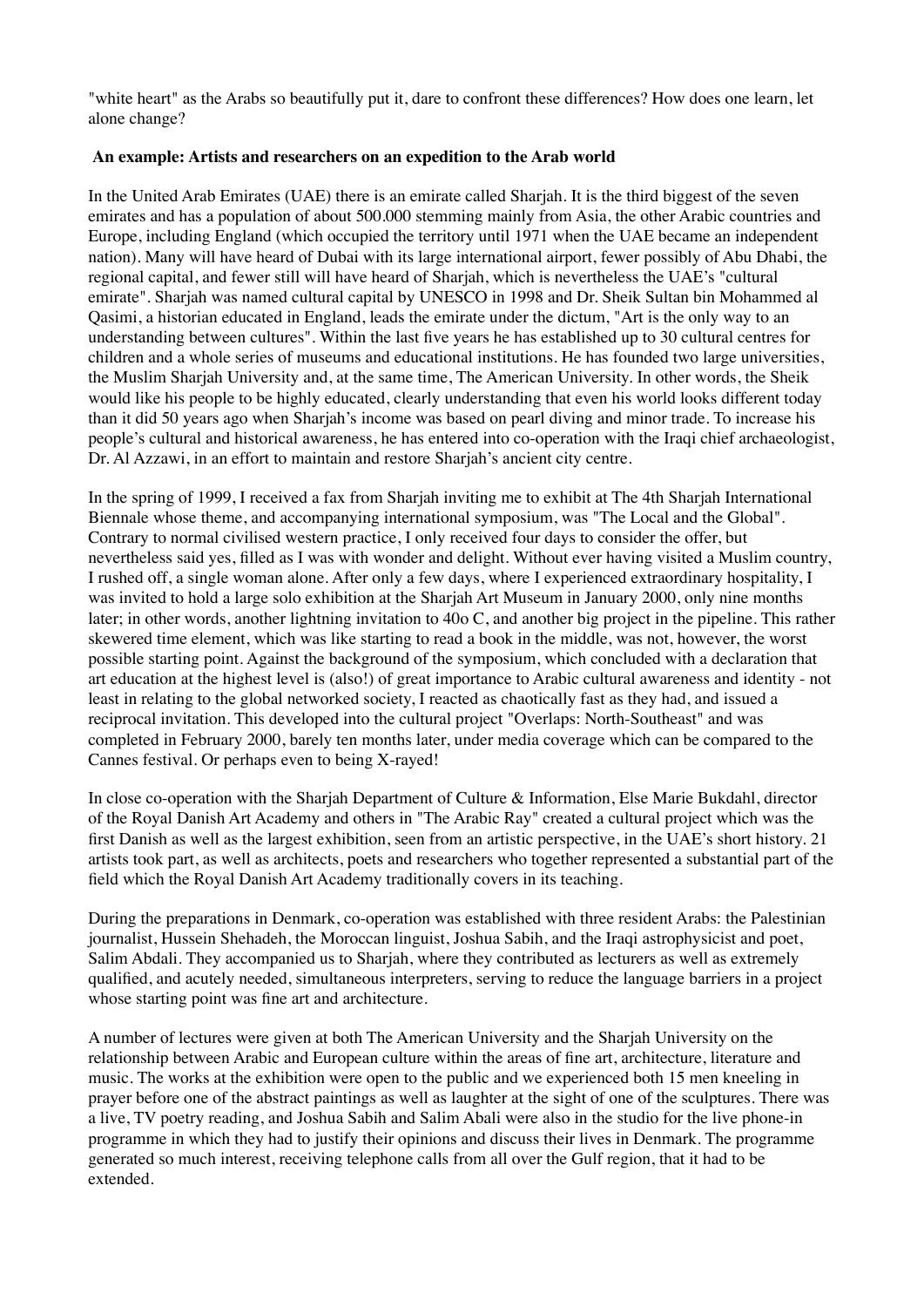At a special request from our hosts, a spectacular evening workshop was held in the desert separating Sharjah and Dubai where we, in co-operation with the architecture students from The American University and Dr. Al-Azzawi's staff, recreated a 1:1 ground plan of the oldest building in Sharjah, the Al Hisn Fort. The workshop received coverage from TV stations and the fire brigade as well a number of military helicopters were also present. After the workshop, many students commented that they had not given much thought to where we all respectively came from, but rather to what we were working on. This can be regarded as an inspirational epilogue to our exhibition as well as a lovely prologue to future co-operation.

Finally, it should be mentioned that most of the documentaries made by Sharjah TV were repeated up to five times so as to show how the cultural exchange with Denmark had started.

An English/Arabic catalogue of more than 100 pages was published and included articles by, amongst others, the director of the Søren Kierkegaard Research Centre, Dr Niels Jørgen Cappelørn, who contributed with an article on Søren Kierkegaard, the first text on Kierkegaard in Arabic. Else Marie Bukdahl wrote about the relationship between European and Arabic fine art and culture. Both her articles and a number of her lectures given at the two universities, dealt with the Alhambra in southern Spain where Christians, Muslims and Jews lived together and contributed to the prosperity of the region both economically and culturally. At the direct invitation from the Sheik, Else Marie Bukdahl lectured at the Muslim university on the radical American artist, Jackson Pollock to 200 black robed and veiled women. Dr professor Finn Ove Hvidberg found himself in a similar position when lecturing on Arabic inspirations in Danish literature.

### **Immediate consequences**

As a result of the great success of "Overlaps. North-Southeast" Sheik Dr. Sultan bin Mohammed Al Qasimi suggested the creation of an Art Academy in Sharjah and sent two officials to Copenhagen in June 2000 to see the Royal Danish Art Academy at work. This suggestion has since been put on hold while a smaller college is being established based on a plan put forward by the British Royal Academy.

In the field of research and literature, "Overlaps. North-Southeast" broke new ground for dialogue and cooperation. Joshua Sabih and Dr Per Aage Brandt have, for example, started preliminary discussions with Dr Sweed, professor in Islamic Philosophy at the Al-Ain University in UAE and educated at the Sorbonne. They are considering the establishment of a network for the Arabic world that will include Arabic Nobel prizewinners within various disciplines.

After the Sharjah expedition, Lars Bukdahl published his poetry collection "116 shocks for the Sheik", and Salim Abdali is working on an anthology of modern Danish poetry, which will be translated into Arabic. On top of this, a large annual book fair is held in Sharjah.

### **The 5th International Biennale, Sharjah, 17 - 27 April 2001**

Else Marie Bukdahl and myself were invited to Sharjah for the 5th Biennale, myself as the official Danish commissioner and Else Marie Bukdahl as speaker at the symposium "Art and Cultural Dialogue" and as a judge on the international panel which evaluated the artwork of 40 different nations. The panel chose the winners from the selected works after much open and intense discussion.

The Danish contribution to the Biennale was an internet-based TV studio, Moon Channel. The artists Annemette Larsen, Stig Brøgger and Øivind Nygård, in co-operation with the artistic group, Superflex, created the studio on site. During the ten days in which the Biennale lasted, the Danish Radio journalist, Christoffer Bruun produced 28 direct programmes on the Internet [\(www.superchannel.org\)](http://www.superchannel.org/) each with widely different content. The studio was open to everyone who had something to share, and consequently the programmes included everything from museum director Hisham Al Madhloum's general comments on the Biennale, to poetry readings, discussions about architecture, happenings and a children's pillow fight. Superflex managed to establish good ties with the American University's media school, which is interested in setting up its own permanent Super Channel studio.

### **A Nomad Academy in the UAE and an Arabic Library in Denmark**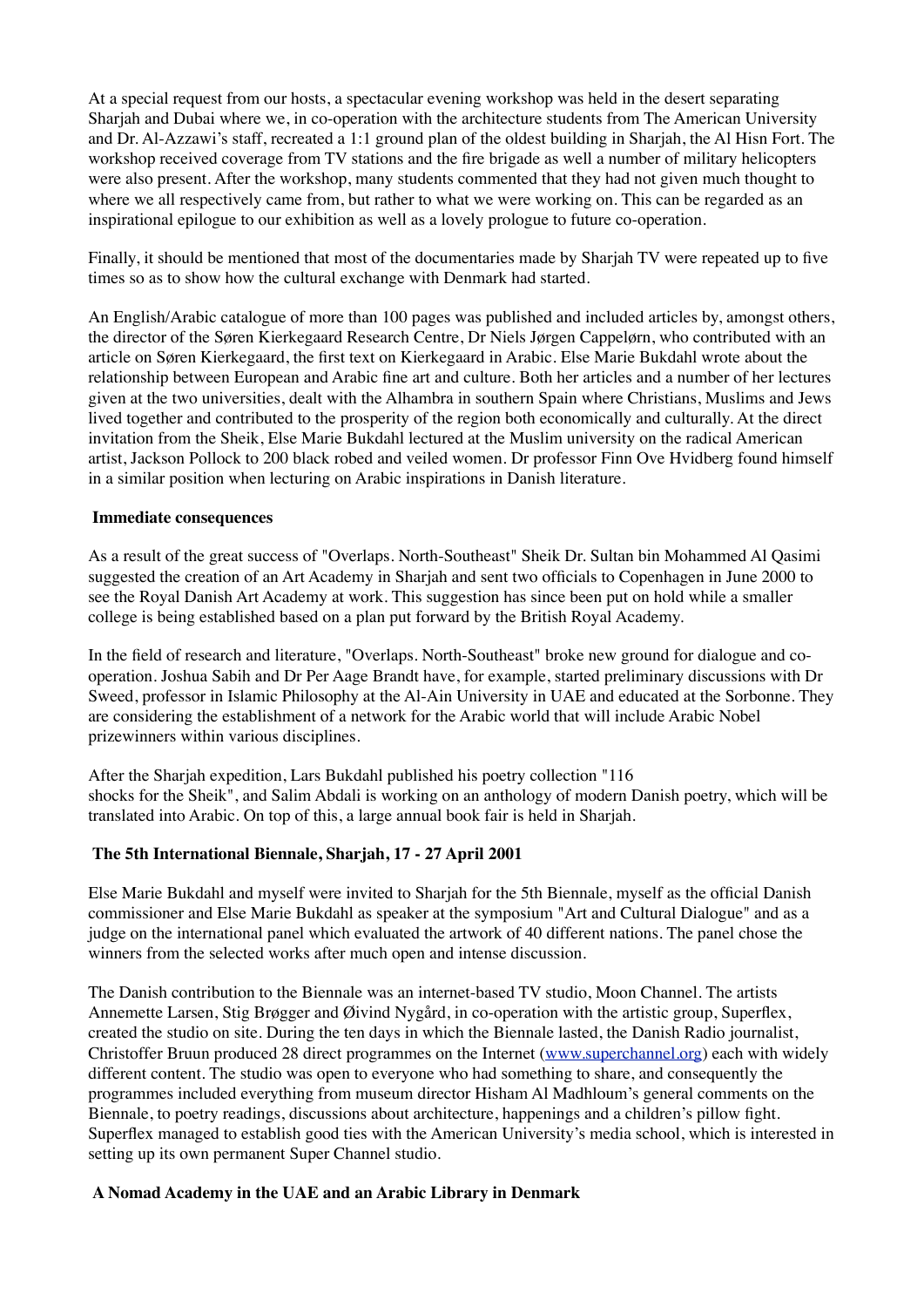During our stay in Sharjah this time, we were invited by the UAE Minister of Education to outline a series of suggestions for workshops with educational aspects for children and youth. Their education is considered to be of paramount importance. Though Denmark, which as a democratic nation was not offered an institution first time round, we were given a Nomad Academy, which is not too bad, everything taken into consideration!

This invitation corresponded with a request from the Danish Ministry of Culture to discuss the possibility of having a direct cultural exchange with the UAE based on our relationship over the previous two years. It is hoped that the different projects, which were subsequently incorporated into this suggestion, will be carried out over a number of years. This suits the idea of a long-term reciprocal exchange and training programme rather than mere short-term festivals and "exotic" fusions. The proposal aims towards specific support and visualisation of the existing and well-established initiatives, not least the co-operation and links between the artistic and university circles in the two cultures.

Almost everyone who has been to Sharjah has immediately been able to create new contacts and become involved in new artistic work and projects just from having been exposed to a different people, culture and natural environment.

To highlight the strength of our democracy, our weapon could be to create a House of Knowledge, e.g. an Arabic library, under whose imaginary roof we are already working at many different levels. To counteract brutality and the fear-inducing consequences of terror which lead to spiritual poverty and which in turn are a breeding ground for brutal regimes, we should, in these times, consider the establishment of just such a House of Knowledge here in Denmark; a house for both cultures, for a lively exchange of knowledge, instead of ejecting our foreigners in the fear of harbouring potential terrorist cells. What about supporting and utilising the existing knowledge cells? Contrary to religious and political institutions (which often act as impediments due to bias in both cultures), a library and our existent nomadic art academy could serve as good examples of integration since they are far better at creating an immediate dialogue between representatives of the different cultures.

A excellent example of this type of House of Knowledge would be the Institute of the Arab World in Paris that has, through its mere existence, been seen as a symbol of French interest and thereby created a longing for mutual understanding and exchange between the Islamic and European cultures.

In Denmark, such an Arabic library with its affiliated institutions, e.g. a university institute in Arabic studies, a bookshop, a cinema, exhibition facilities, concert halls, auditoriums, etc. would constitute a similar and natural starting point for the development of a dialogue on a local and global plane. The translation and exchange of both Arabic and Danish literature is a necessary precondition for the establishment of such a library. This work has been in progress for a while, not least through the Arabic-Danish organisation, Asununu, which arranges an annual cultural meeting between Danish and immigrant Arabic poets as well as Arabic guest speakers ([www.ainox.com\)](http://www.ainox.com/). One could imagine a competition among the most internationally renowned Arabic architects to design the library in Denmark, similarly to the way the world famous Jewish architect, Daniel Libeskind, has designed the future Jewish museum in Denmark. The different qualified activities taking place at such an Arabic library, would demonstrate to the Danish public the breadth and depth of the Islamic culture and the historic interplay between Islamic, European and Danish culture. Carsten Niebuhr's Arabic Science Expedition in the 1700s could be named in this connection, sponsored as it was by King Frederik V (who to some extent, could be compared to the Sheik of Sharjah in his support of art and science). The archaeological digs carried out in Bahrain by professor P.V. Glob can also be mentioned. Our Nomad Academy in the UAE has already had a noticeable influence on creative art in Sharjah. Creative art is characterised by an inherent ability to be able to interpret time, space, the individual and the world in a nuanced fashion. A relevant collection of modern Danish art already exists at the Art Museum in Sharjah.

It might also be possible to learn something from the Sheik of Sharjah, despite or because of the absolute differences in our two cultures. He has, as a representative of an ancient nomadic culture, an ability to open up his country to the global nomadic world. This is not least evident in the simultaneous establishment of two universities, an Islamic and an American one, on the same campus in the full understanding that differences need to be accepted and made visible to allow for the enrichment of each other's thoughts and